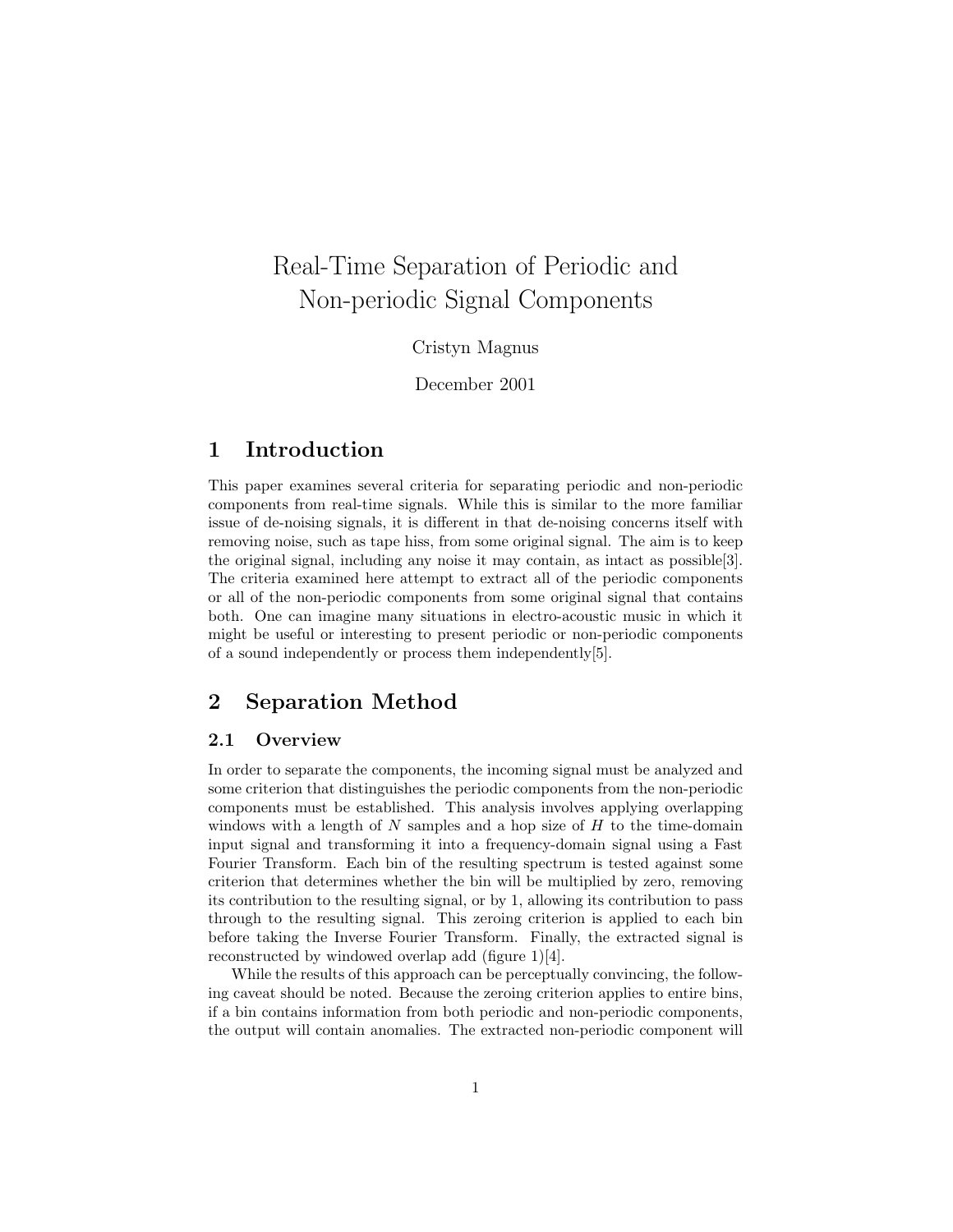

Figure 1: Diagram of Separation Method

have spectral gaps at bins classified as sinusoidal; the extracted periodic component will have noise added to its amplitude, causing it to waver slightly. In some cases, this is clearly perceptible, while in others these artifacts are surprisingly hard to hear.

### 2.2 Amplitude Criterion

The most effective methods of signal separation require some knowledge of at least one of the components. If we assume our non-periodic component is well modeled by white noise, we can design a criterion that capitalizes on the characteristics of noise. Because white noise has an evenly distributed spectrum and pure sinusoids are, at worst case, focused in a few bins, zeroing all bins with a magnitude less than some threshold  $r_a$  provides a simple, computationally inexpensive criterion for extracting the sinusoidal components (doing the opposite will extract the noise component.)[3].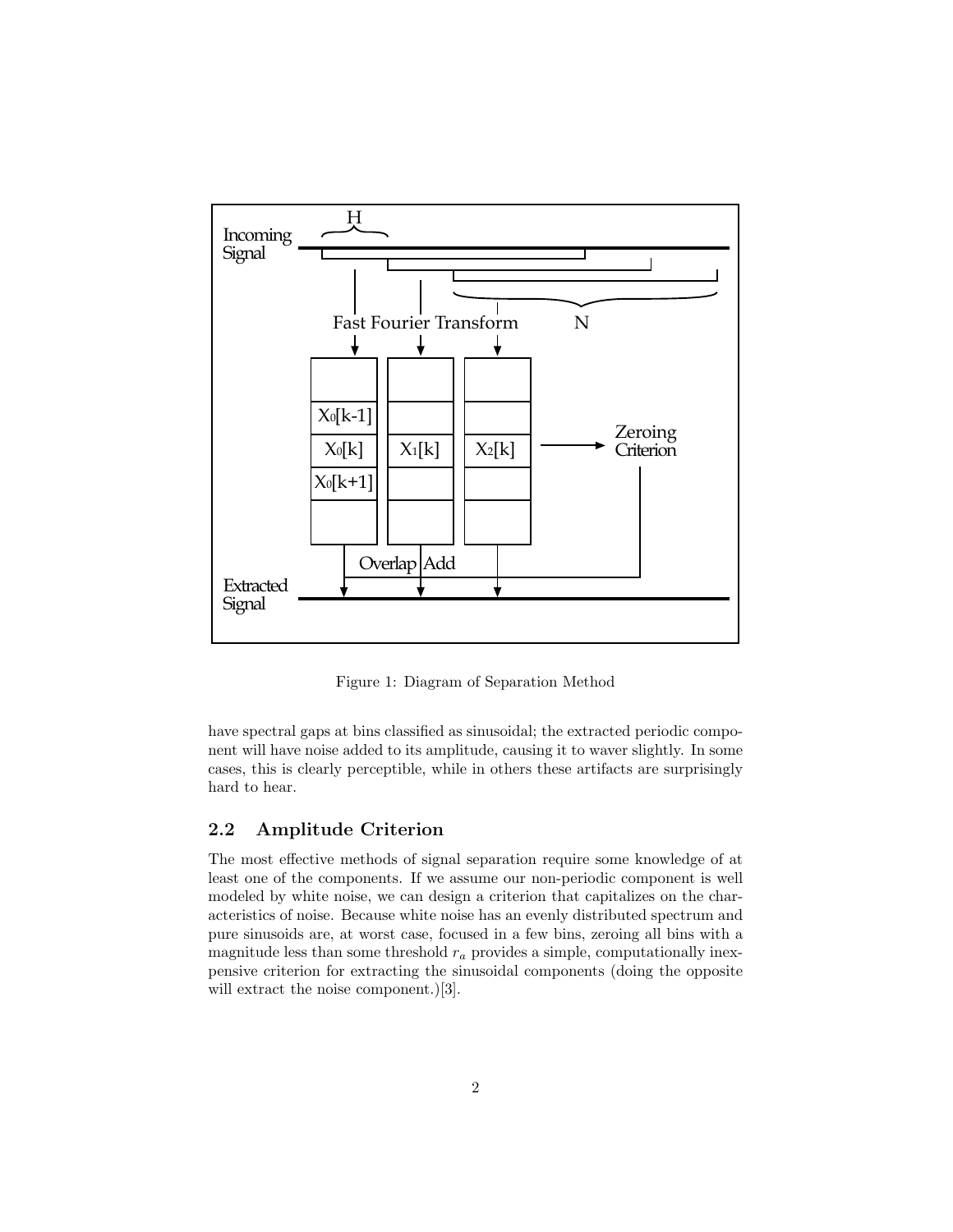With the complex amplitude of each bin  $X[k]$  decomposed as

$$
X[k] = A[k] + iB[k] \tag{1}
$$

The amplitude criterion used is defined as

$$
A[k]^2 + B[k]^2 \ge r_a \tag{2}
$$

This method works quite robustly. However there are two obvious drawbacks. First, low amplitude periodic components, such as high partials, will be mis-classified as non-periodic components. This would result in a slightly pitched non-periodic component and a spectrally impoverished periodic component. Second, this method will fail when presented with a signal containing high-amplitude, spectrally-narrow, non-periodic component.

#### 2.3 Stability Criteria

Stability criteria attempt to provide more versatility, allowing the process to be applied to signals of entirely unknown content—a desirable trait in a realtime system. These criteria simply look for signs of periodicity. One such sign is phase match between neighboring frequency bins. Because the windowing process results in a 180-degree phase shift for all phase angles[2], this is accomplished by checking that the neighboring bins are 180 degrees apart (figure 2), give or take some margin of error,  $r_p$ .

It follows from the law of cosines that

$$
\cos^{-1}\left(\frac{A[k]A[k+1] + B[k]B[k+1]}{|X[k]| \cdot |X[k+1]}\right) \tag{3}
$$

Average phase difference between a given bin,  $X[k]$ , and its two neighbors is

$$
\overline{\Theta} = \frac{1}{2} \left( \cos^{-1} \left( \frac{A[k]A[k+1] + B[k]B[k+1]}{|X[k]| \cdot |X[k+1]} \right) + \cos^{-1} \left( \frac{A[k]A[k-1] + B[k]B[k-1]}{|X[k]| \cdot |X[k-1]} \right) \right)
$$
(4)

Since  $cos(180) = -1$ , the phase criterion can be defined as

$$
\overline{\Theta} \ge r_p \tag{5}
$$

Another sign is frequency stability. If a given bin has the same frequency, within some margin of error  $r_f$ , in neighboring windows, it can be assumed periodic[4].

If we define the frequency,  $f(k)$ , predicted by two bins as

$$
F(k) = \frac{\arg(\frac{X_1[k]}{X_0[k]})}{H} \tag{6}
$$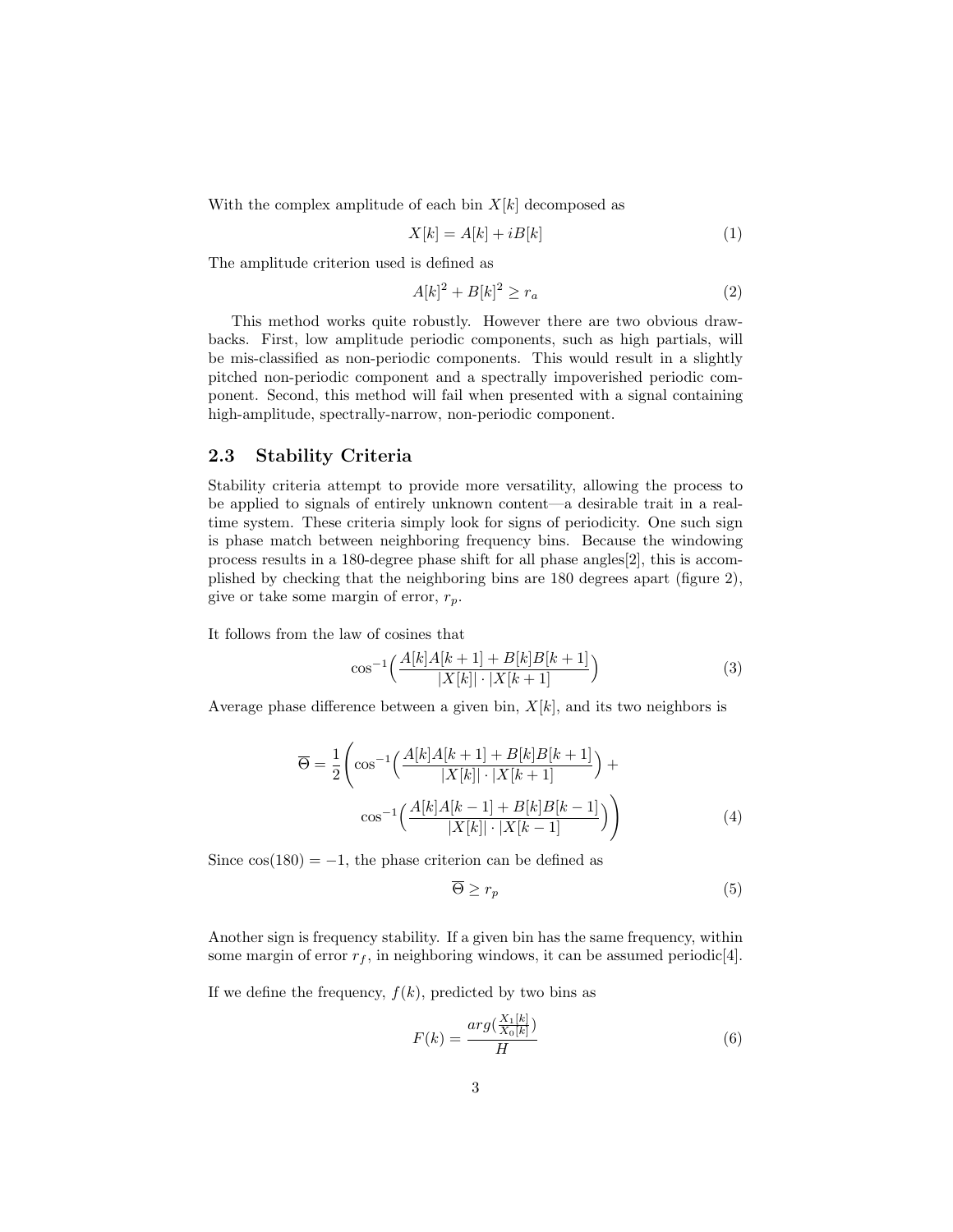

Figure 2: Phase relationship between bins with periodic components.

The frequency criterion is defined as

$$
|F(k) - F'(k)| \le r_f \tag{7}
$$

Where  $F'(k)$  is calculated in the same manner as  $F(k)$ , substituting  $X_1[k]$  for  $X_0[k]$  and  $X_2[k]$  for  $X_1[k]$ .

# 3 Comparison of Crieria

### 3.1 Method

The three zeroing criteria were tested using a sample rate of 44.1kHz, a window size of N=2048, and a window overlap of 4. A subject was presented with a signal and asking that the subject set threshold and amplitude levels so that the non-periodic component was as high as possible, in relation to the periodic component, while still allowing the periodic component to be successfully extracted. The test signal was comprised of a sinusoid of random frequency and a non-periodic component, randomly selected from the following: white noise, non-flat broadband noise, band-limited noise of random frequency and Q, or an impulse train. For each iteration of the test, a different criterion was randomly selected and the threshold and amplitude levels were reset to prevent the previous iteration from biasing the next. The resultant amplitude, in decibels, of the periodic signal was then subtracted from the resultant amplitude of the non-periodic signal. This was used as the primary basis of comparison.

#### 3.2 Results

Overall, the amplitude criterion outperformed both of the stability criteria (figure 3). This performance varied, though, depending on the type of non-periodic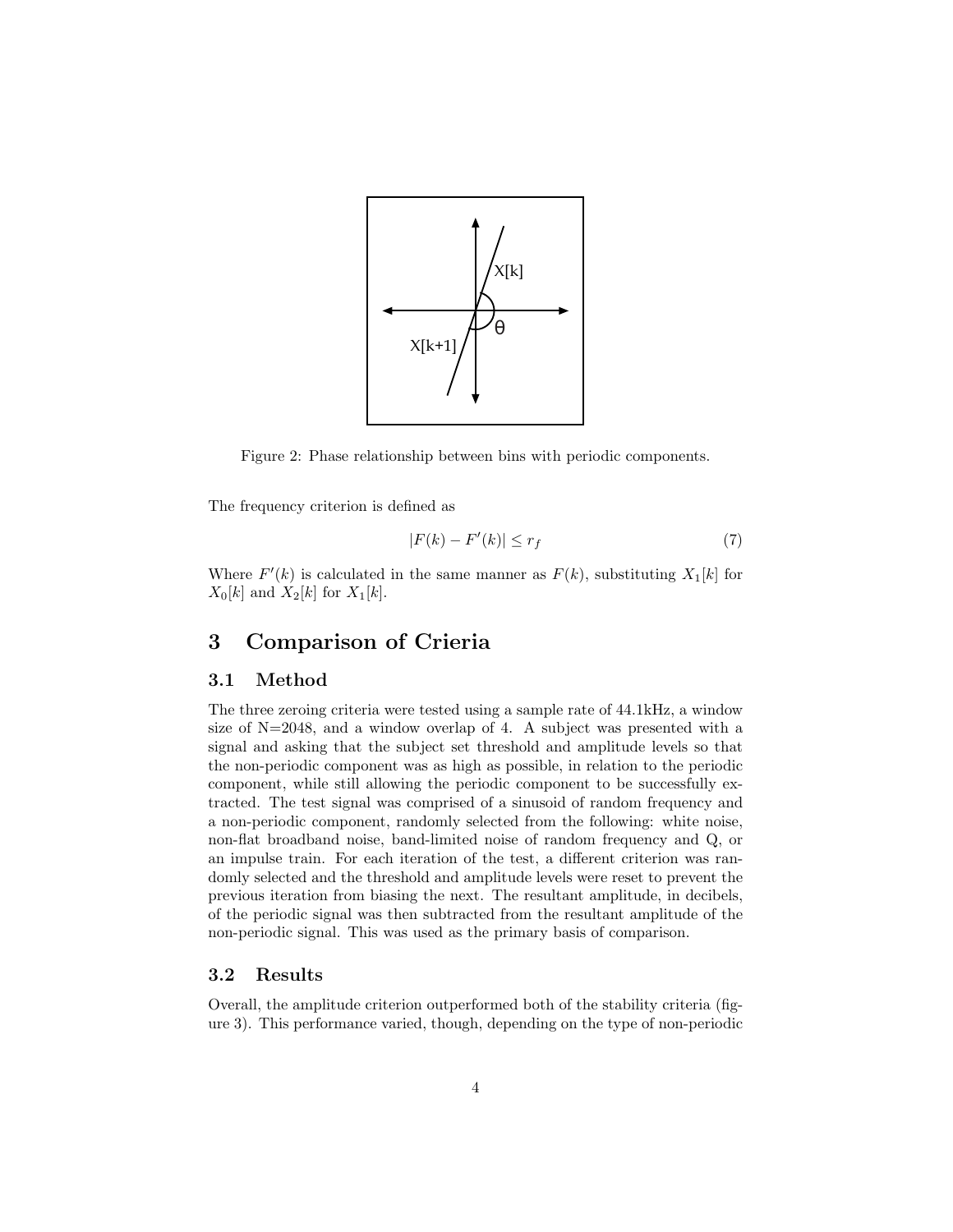

Figure 3: Overall Performance

sound. Both the white noise case and the non-flat noise case mirrored these results (figure 4–figure 5).



Figure 4: White Noise

Although the impulse case is the first one in which we see a significant difference between stability criteria, with the phase stability case performing slightly better than the frequency stability case, the amplitude criterion still proves to be superior (figure 6). The interesting case is the one in which the different criterion separate the periodic component from band-limited noise (figure 7). On first pass, it appeared that while the phase stability criterion performed significantly better than the frequency stability criterion, the amplitude criterion did not perform significantly differently from either of them because of its poor confidence rating. Upon closer scrutiny, its data set contained one point with a Q that was much smaller than the others. With this point dropped, the phase stability criterion was significantly better than the amplitude criterion at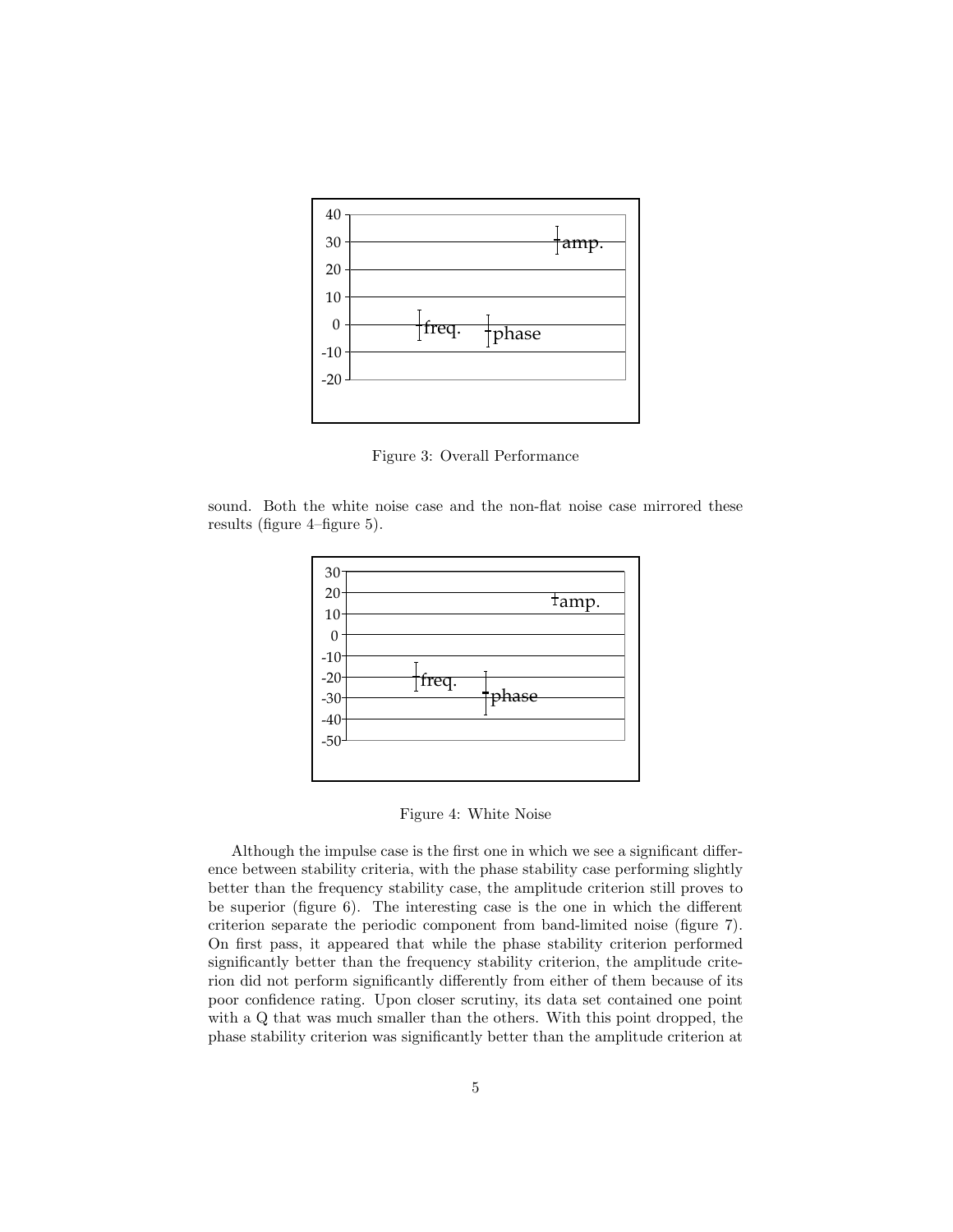successfully separating the signals.



Figure 5: Non-Flat Noise



Figure 6: Impulse

# 4 Discussion

It is hard to draw a simple conclusion from these results. On one hand, the amplitude criterion appears to be a clear winner, but there is at least one situation, and possibly more, in which it fails dismally compared to the phase stability criterion. A hybrid of the two criteria should certainly be examined. Also, despite its poor performance, the frequency stability criterion shouldnt be completely abandoned. In this study, only two neighboring frequency estimates were used to test stability. Although more frequency estimates will introduce more latency, the results may make it worth experimenting with frequency estimates taken over a longer period of time.